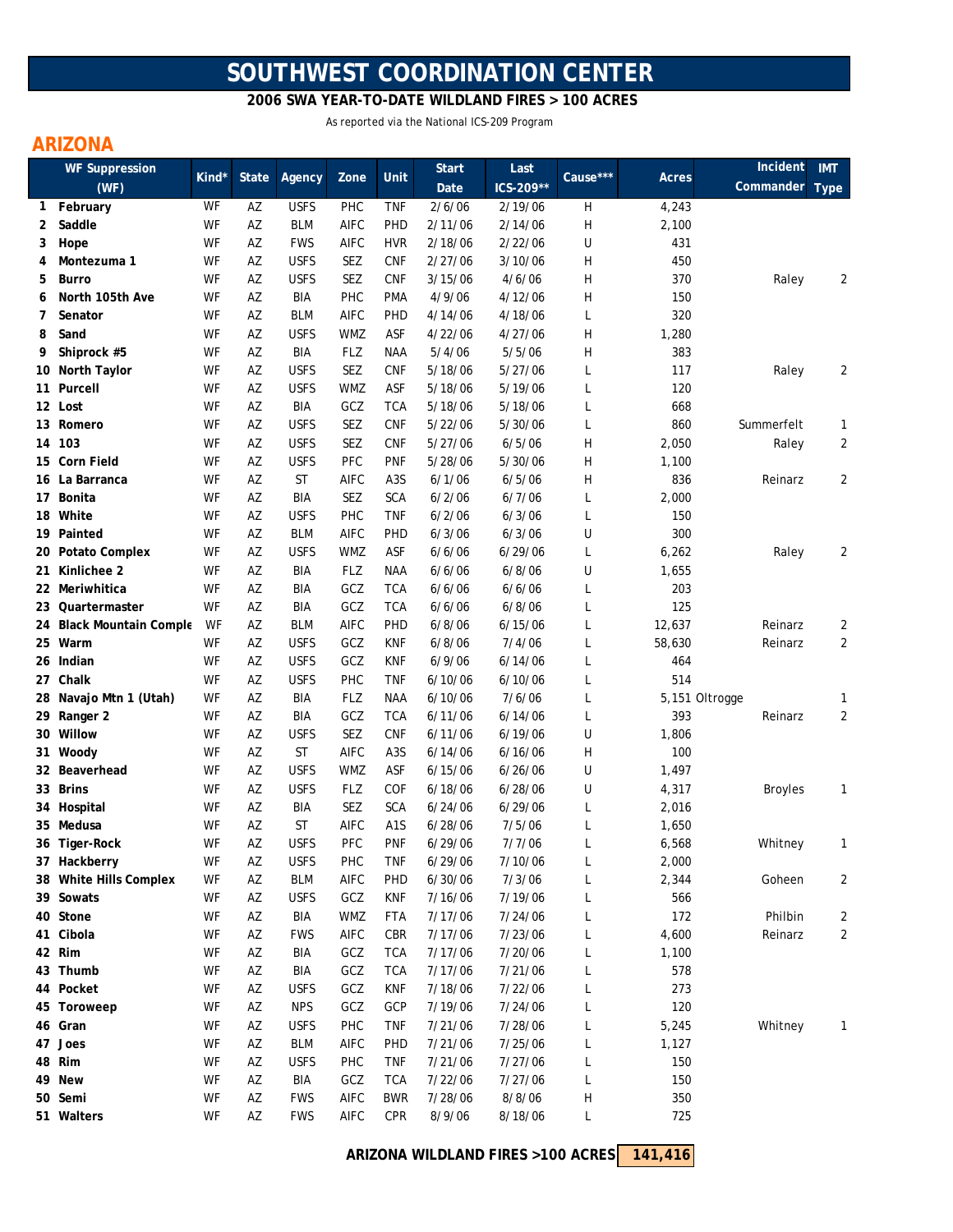|    | <b>Wildland Fire Use</b>          |           |    |             |            |            |         |                                      |   |               |                |
|----|-----------------------------------|-----------|----|-------------|------------|------------|---------|--------------------------------------|---|---------------|----------------|
|    | (WFU)                             |           |    |             |            |            |         |                                      |   |               |                |
|    | 52 West                           | WFU       | AZ | <b>USFS</b> | GCZ        | <b>KNF</b> | 6/8/06  | 6/19/06                              | L | 1,925         |                |
|    | 53 Bar WFU                        | WFU       | AZ | <b>USFS</b> | GCZ        | <b>KNF</b> | 6/9/06  | 8/2/06                               | L | 176           |                |
|    | 54 Auger                          | WFU       | AZ | <b>USFS</b> | <b>WMZ</b> | ASF        | 7/8/06  | 8/15/06                              | L | 137           |                |
|    | 55 Grant                          | WFU       | AZ | <b>USFS</b> | <b>WMZ</b> | ASF        | 7/18/06 | 7/31/06                              | L | 150           |                |
|    | 56 Pomeroy                        | WFU       | AZ | <b>USFS</b> | GCZ        | <b>KNF</b> | 9/5/06  | 11/20/06                             | L | 203           |                |
|    |                                   |           |    |             |            |            |         | ARIZONA WILDLAND FIRE USE >100 ACRES |   | 2,591         |                |
|    | <b>BLM-Arizona Strip District</b> |           |    |             |            |            |         |                                      |   |               |                |
|    | 57 Rattlesnake                    | WF        | AZ | <b>BLM</b>  |            | <b>ASD</b> | 5/17/06 | 5/21/06                              | L | 186           |                |
|    | 58 Stock Pond                     | WF        | AZ | <b>BLM</b>  |            | <b>ASD</b> | 5/19/06 | 5/23/06                              | L | 591           |                |
|    | 59 Snap                           | WF        | AZ | <b>BLM</b>  |            | <b>ASD</b> | 6/7/06  | 6/10/06                              | L | 1,442         |                |
|    | 60 Jacob                          | <b>WF</b> | AZ | <b>BLM</b>  |            | <b>ASD</b> | 6/30/06 | 7/3/06                               | L | 3,339         |                |
| 61 | <b>Birthday</b>                   | <b>WF</b> | AZ | <b>BLM</b>  |            | <b>ASD</b> | 7/1/06  | 7/4/06                               | L | 1,860         |                |
|    | 62 Hundry                         | <b>WF</b> | AZ | <b>BLM</b>  |            | <b>ASD</b> | 7/8/06  | 7/8/06                               | L | 808           |                |
| 63 | <b>Kiln Complex</b>               | <b>WF</b> | AZ | <b>BLM</b>  |            | <b>ASD</b> | 7/17/06 | 7/23/06                              | L | 2,580         |                |
|    | 64 Pocket Complex                 | <b>WF</b> | AZ | <b>BLM</b>  |            | <b>ASD</b> | 7/22/06 | 7/30/06                              | L | 11,236 Saleen | $\overline{2}$ |
|    | 65 Mountain Sheep                 | WF        | AZ | <b>BLM</b>  |            | <b>ASD</b> | 8/11/06 | 8/12/06                              | L | 404           |                |
|    | 66 Snake Complex                  | <b>WF</b> | AZ | <b>BLM</b>  |            | <b>ASD</b> | 8/22/06 | 8/29/06                              | L | 526           |                |
|    | 67 Cull                           | <b>WF</b> | AZ | <b>BLM</b>  |            | <b>ASD</b> | 9/1/06  | 9/5/06                               | L | 977           |                |
|    |                                   |           |    |             |            |            |         |                                      |   |               |                |

**21,730**

**165,737 TOTAL ARIZONA WILDLAND FIRE ACTIVITY >100 ACRES**

## **NEW MEXICO**

| <b>Wildland Fire</b> |                   |           |              |             |            |                  | <b>Start</b> | Last        |                           |                 | Incident  | <b>IMT</b>  |
|----------------------|-------------------|-----------|--------------|-------------|------------|------------------|--------------|-------------|---------------------------|-----------------|-----------|-------------|
|                      | Suppression       | Kind*     | <b>State</b> | Agency      | Zone       | Unit             | Date         | $ICS-209**$ | Cause***                  | Acres           | Commander | <b>Type</b> |
| 1                    | Buckeye           | WF        | <b>NM</b>    | <b>ST</b>   | LNZ        | N <sub>5</sub> S | 1/1/06       | 1/1/06      | H                         | 30,000          |           |             |
| 2                    | <b>Tatum West</b> | WF        | <b>NM</b>    | <b>ST</b>   | LNZ        | N <sub>5</sub> S | 1/1/06       | 1/1/06      | $\boldsymbol{\mathsf{H}}$ | 19,200          |           |             |
| 3                    | <b>Tatum East</b> | WF        | <b>NM</b>    | ST          | LNZ        | N <sub>5</sub> S | 1/2/06       | 1/1/06      | Н                         | 11,520          |           |             |
| 4                    | 476mm6            | WF        | <b>NM</b>    | <b>ST</b>   | LNZ        | N <sub>5</sub> S | 1/11/06      | 1/11/06     | Н                         | 1,300           |           |             |
| 5                    | Bowen             | WF        | <b>NM</b>    | ST          | SNZ        | N <sub>4</sub> S | 2/5/06       | 2/6/06      | H                         | 300             |           |             |
| 6                    | Jones             | WF        | <b>NM</b>    | ST          | LNZ        | N <sub>5</sub> S | 2/5/06       | 2/5/06      | Н                         | 1,000           |           |             |
| 7                    | Isleta            | WF        | <b>NM</b>    | BIA         | ABZ        | SPA              | 2/13/06      | 2/17/06     | Н                         | 316             |           |             |
| 8                    | Anderson          | WF        | <b>NM</b>    | <b>ST</b>   | LNZ        | N <sub>5</sub> S | 2/15/06      | 2/15/06     | Н                         | 4,224           |           |             |
| 9                    | Walker            | WF        | <b>NM</b>    | <b>ST</b>   | SNZ        | N4S              | 2/16/06      | 2/16/06     | H                         | 2,100           |           |             |
|                      | 10 Sheep          | WF        | <b>NM</b>    | <b>ST</b>   | SNZ        | N4S              | 2/16/06      | 2/16/06     | Н                         | 1,200           |           |             |
|                      | 11 Casa           | WF        | <b>NM</b>    | <b>ST</b>   | <b>TAZ</b> | N <sub>2</sub> S | 3/1/06       | 3/7/06      | Н                         | 26,525          |           |             |
|                      | 12 Flowers        | WF        | <b>NM</b>    | <b>ST</b>   | LNZ        | N <sub>5</sub> S | 3/10/06      | 3/11/06     | H                         | 350             |           |             |
|                      | 13 Harkey #1      | WF        | <b>NM</b>    | <b>ST</b>   | LNZ        | N <sub>5</sub> S | 3/10/06      | 3/11/06     | Н                         | 750             |           |             |
|                      | 14 Hudson         | <b>WF</b> | <b>NM</b>    | ST          | SNZ        | N <sub>4</sub> S | 3/11/06      | 3/12/06     | U                         | 8,000           |           |             |
|                      | 15 McDonald       | WF        | <b>NM</b>    | <b>ST</b>   | LNZ        | N <sub>5</sub> S | 3/12/06      | 3/15/06     | H                         | 92,390          |           |             |
|                      | 16 Lingo          | WF        | <b>NM</b>    | <b>ST</b>   | LNZ        | N <sub>5</sub> S | 3/12/06      | 3/13/06     | H                         | 3,195           |           |             |
|                      | 17 Billywalker    | WF        | ΝM           | ST          | LNZ        | N <sub>5</sub> S | 3/12/06      | 3/13/06     | Н                         | 350             |           |             |
|                      | 18 Windy          | WF        | <b>NM</b>    | <b>USFS</b> | ABZ        | <b>CIF</b>       | 3/12/06      | 3/16/06     | U                         | 6,343           |           |             |
|                      | 19 Newby          | WF        | <b>NM</b>    | <b>USFS</b> | ABZ        | <b>CIF</b>       | 3/12/06      | 3/14/06     | U                         | 401             |           |             |
|                      | 20 Clapham        | WF        | <b>NM</b>    | <b>ST</b>   | <b>TAZ</b> | N <sub>2</sub> S | 3/12/06      | 3/14/06     | Н                         | 11,520          |           |             |
| 21                   | <b>Meeks</b>      | WF        | <b>NM</b>    | <b>ST</b>   | SNZ        | N <sub>4</sub> S | 3/17/06      | 3/17/06     | U                         | 5,000           |           |             |
|                      | 22 Red Lake       | WF        | <b>NM</b>    | BIA         | LNZ        | <b>MEA</b>       | 4/5/06       | 4/7/06      | U                         | 3,690           |           |             |
|                      | 23 Marley         | WF        | <b>NM</b>    | <b>ST</b>   | LNZ        | N <sub>5</sub> S | 4/6/06       | 4/7/06      | H                         | 600             |           |             |
|                      | 24 Purcel         | WF        | <b>NM</b>    | <b>ST</b>   | SNZ        | N <sub>4</sub> S | 4/11/06      | 4/11/06     | U                         | 600             |           |             |
|                      | 25 Ojo Feliz      | WF        | <b>NM</b>    | <b>ST</b>   | <b>SNF</b> | N4S              | 4/12/06      | 4/18/06     | H                         | 16,600 Lineback |           | 2           |
|                      | 26 Quay           | WF        | <b>NM</b>    | <b>ST</b>   | SNZ        | N4S              | 4/12/06      | 4/14/06     | Н                         | 400             |           |             |
|                      | 27 Cowden         | WF        | <b>NM</b>    | <b>ST</b>   | SNZ        | N4S              | 4/13/06      | 4/16/06     | U                         | 3,000           |           |             |
|                      | 28 Singleton      | WF        | <b>NM</b>    | <b>ST</b>   | SNZ        | N4S              | 4/13/06      | 4/21/06     | L                         | 1,000           |           |             |
|                      | 29 Lumbre         | WF        | <b>NM</b>    | ST          | SNZ        | N <sub>4</sub> S | 4/15/06      | 4/17/06     | U                         | 8,000           |           |             |
|                      | 30 Gordon         | WF        | <b>NM</b>    | <b>ST</b>   | SNZ        | N4S              | 4/23/06      | 4/24/06     | L                         | 196             |           |             |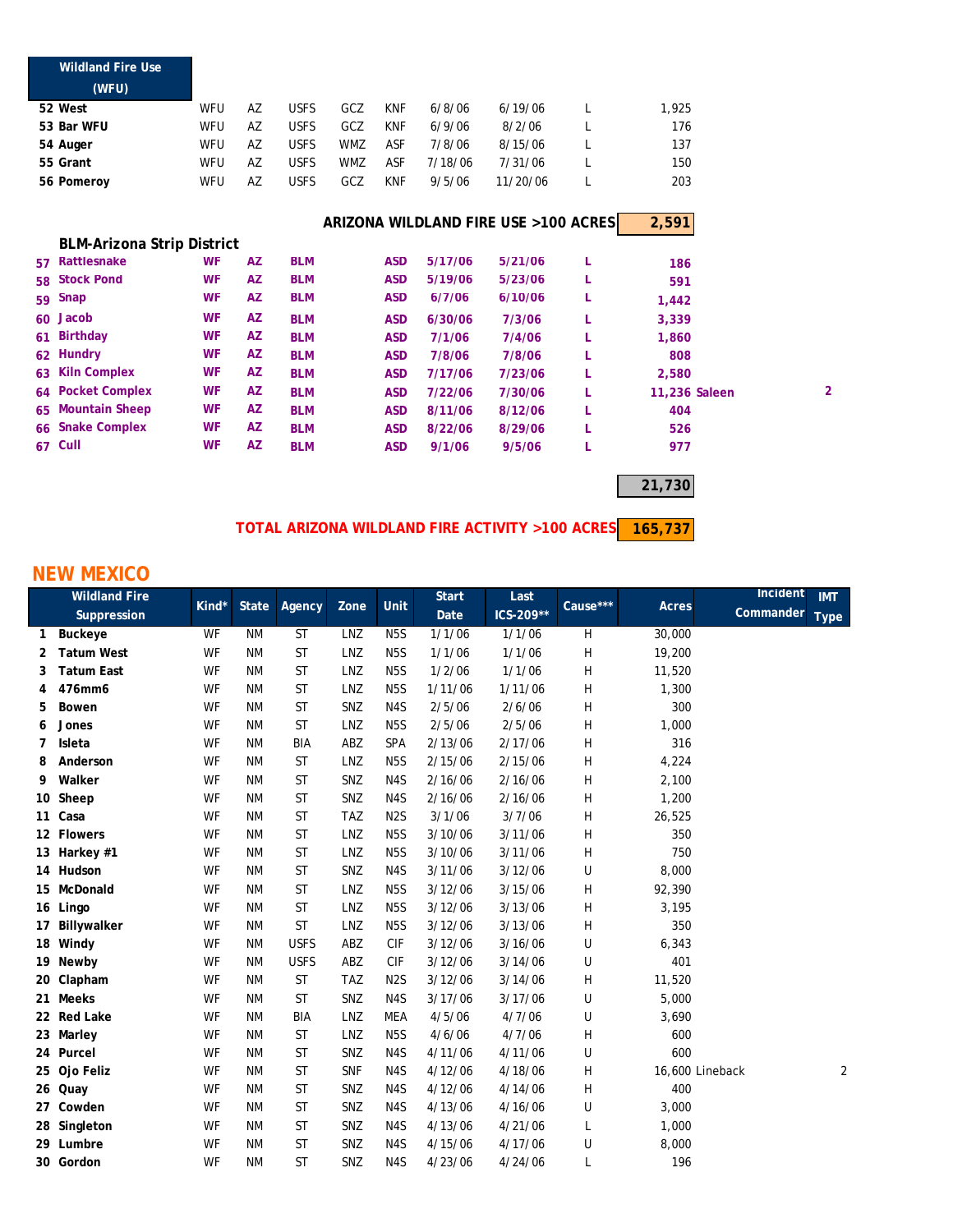| 31 Brown             | WF | <b>NM</b>              | <b>ST</b>            | SNZ        | N4S              | 4/27/06 | 4/27/06           | L | 950             |                |
|----------------------|----|------------------------|----------------------|------------|------------------|---------|-------------------|---|-----------------|----------------|
| 32 Marcial           | WF | <b>NM</b>              | <b>ST</b>            | GLZ        | N <sub>3</sub> S | 5/3/06  | 5/6/06            | Н | 4,819           |                |
| 33 Triple M          | WF | ΝM                     | ST                   | <b>TAZ</b> | N <sub>2</sub> S | 5/8/06  | 5/8/06            | н | 2,000           |                |
| 34 Soldier           | WF | <b>TX</b>              | <b>NPS</b>           | LNZ        | <b>GUP</b>       | 5/8/06  | 5/10/06           | Н | 873             |                |
| 35 Centennial        | WF | ΝM                     | BLM                  | LNZ        | ROD              | 5/17/06 | 5/18/06           | н | 1,950           |                |
| 36 Adobe             | WF | ΝM                     | ST                   | GLZ        | N <sub>3</sub> S | 5/18/06 | 6/1/06            | L | 25,460          |                |
| 37 Seven             | WF | ΝM                     | <b>USFS</b>          | GLZ        | <b>GNF</b>       | 5/18/06 | 5/19/06           | L | 200             |                |
| 37 Pipeline          | WF | ΝM                     | <b>BLM</b>           | LNZ        | <b>ROD</b>       | 5/18/06 | 5/23/06           | L | 7,000           |                |
| 39 Eppers            | WF | ΝM                     | <b>BLM</b>           | LNZ        | <b>ROD</b>       | 5/18/06 | 5/23/06           | L | 1,400           |                |
| 40 Garley            | WF | ΝM                     | <b>USFS</b>          | ABZ        | CIF              | 5/19/06 | 5/23/06           | U | 115 Lineback    | 2              |
| 41 Levi              | WF | ΝM                     | ST                   | SNZ        | N4S              | 5/20/06 | 5/23/06           | L | 9,250           |                |
| 42 Jackson Draw      | WF | ΝM                     | ST                   | LNZ        | N <sub>5</sub> S | 5/20/06 | 5/23/06           | L | 1,040           |                |
| 43 78 Fire           | WF | <b>NM</b>              | <b>USFS</b>          | ABZ        | <b>CIF</b>       | 5/20/06 | 5/21/06           | L | 1,500           |                |
| 44 Rabbit            | WF | ΝM                     | <b>USFS</b>          | ABZ        | CIF              | 5/20/06 | 5/20/06           | L | 1,000           |                |
| 45 Brilliant 2       | WF | ΝM                     | ST                   | <b>TAZ</b> | N2S              | 5/21/06 | 5/24/06           | L | 310             |                |
| 46 Capulin           | WF | ΝM                     | <b>NPS</b>           | SNZ        | BAP              | 5/21/06 | 5/24/06           | U | 125             |                |
| 47 Milk Shake        | WF | <b>NM</b>              | <b>USFS</b>          | ABZ        | <b>CIF</b>       | 5/21/06 | 5/22/06           |   |                 |                |
|                      | WF | ΝM                     | ST                   | LNZ        | N <sub>5</sub> S | 5/21/06 | 5/23/06           | L | 3,500           |                |
| 48 Highway 128 #1    |    |                        |                      |            |                  |         |                   | L | 1,100           |                |
| 49 Jet               | WF | <b>NM</b>              | <b>ST</b>            | LNZ        | N <sub>5</sub> S | 5/21/06 | 5/23/06           | L | 11,000          |                |
| 50 Kinsolving        | WF | <b>NM</b>              | ST                   | LNZ        | N5S              | 5/21/06 | 5/23/06           | L | 1,900           |                |
| 51 Pep 2             | WF | <b>NM</b>              | ST                   | LNZ        | N <sub>5</sub> S | 5/21/06 | 5/23/06           | L | 8,000           |                |
| 52 Woody             | WF | <b>NM</b>              | ST                   | LNZ        | N <sub>5</sub> S | 5/21/06 | 5/23/06           | L | 9,000           |                |
| 53 Cabra             | WF | ΝM                     | ST                   | SNZ        | N4S              | 5/21/06 | 5/23/06           | L | 600             |                |
| 54 Four Lakes        | WF | ΝM                     | <b>ST</b>            | LNZ        | N5S              | 5/21/06 | 5/22/06           | L | 20,000          |                |
| 55 Kizer #10         | WF | ΝM                     | ST                   | LNZ        | N5S              | 5/21/06 | 5/23/06           | L | 720             |                |
| 56 Rica              | WF | ΝM                     | ST                   | SNZ        | N4S              | 5/21/06 | 5/21/06           | L | 659             |                |
| 57 Cerro             | WF | ΝM                     | <b>ST</b>            | SNZ        | N4S              | 5/22/06 | 5/26/06           | L | 5,500           |                |
| 58 Palomas           | WF | ΝM                     | <b>ST</b>            | SNZ        | N4S              | 5/22/06 | 5/22/06           | L | 418             |                |
| 59 Encino            | WF | ΝM                     | <b>USFS</b>          | ABZ        | <b>CIF</b>       | 5/22/06 | 5/22/06           | L | 1,500           |                |
| 60 Mora Ranch        | WF | ΝM                     | <b>ST</b>            | SNZ        | N4S              | 5/29/06 | 6/1/06            | U | 744             |                |
| 61 Oro               | WF | ΝM                     | <b>ST</b>            | SNZ        | N4S              | 5/31/06 | 5/31/06           | L | 225             |                |
| 62 Twin              | WF | ΝM                     | <b>NPS</b>           | ABZ        | <b>EMP</b>       | 6/1/06  | 6/5/06            | L | 175             |                |
| 63 Gacho             | WF | ΝM                     | ST                   | SNZ        | N4S              | 6/1/06  | 6/1/06            | L | 720             |                |
| 64 Skates            | WF | ΝM                     | <b>USFS</b>          | GLZ        | GNF              | 6/2/06  | 6/27/06           | L | 12,582 Dietrich | 1              |
| 65 Rick 20           | WF | ΝM                     | <b>ST</b>            | SNZ        | N4S              | 6/2/06  | 6/2/06            | L | 1,050           |                |
| 66 Cuervo            | WF | ΝM                     | ST                   | SNZ        | N4S              | 6/3/06  | 6/5/06            | L | 2,000           |                |
| 67 Boot              | WF | <b>NM</b>              | <b>ST</b>            | SNZ        | N4S              | 6/3/06  | 6/4/06            | L | 820             |                |
| 68 Mesa              | WF | ΝM                     | <b>ST</b>            | SNZ        | N4S              | 6/3/06  | 6/4/06            | L | 432             |                |
| 69 Valencia          | WF | <b>NM</b>              | $\mathsf{ST}\xspace$ | SNZ        | N4S              | 6/4/06  | 6/5/06            | L | 250             |                |
| 70 Reserve Complex   | WF | <b>NM</b>              | <b>USFS</b>          | GLZ        | GNF              | 6/6/06  | 6/28/06           | L | 15,436 Whitney  | 1              |
| 71 Anderson          | WF | <b>NM</b>              | <b>USFS</b>          | ABZ        | <b>CIF</b>       | 6/6/06  | 6/10/06           |   | 135 Lineback    | $\overline{2}$ |
| 72 Clayton           | WF | <b>NM</b>              | <b>USFS</b>          | GLZ        | <b>GNF</b>       | 6/6/06  | 6/12/06           | L | 387             |                |
|                      |    |                        |                      |            |                  |         |                   | L |                 |                |
| 73 Bosquecito        | WF | <b>NM</b>              | ST                   | GLZ        | N <sub>3</sub> S | 6/6/06  | 6/8/06<br>6/13/06 | L | 640             |                |
| 74 Crews             | WF | <b>NM</b>              | <b>ST</b>            | TAZ        | N <sub>2</sub> S | 6/6/06  |                   | L | 750             |                |
| 75 Atley             | WF | ΝM                     | <b>ST</b>            | LNZ        | N5S              | 6/7/06  | 6/7/06            | Н | 620             |                |
| 76 Davis 3           | WF | ΝM                     | ST                   | LNZ        | N <sub>5</sub> S | 6/9/06  | 6/9/06            | L | 4,350           |                |
| 77 Charlie Horn      | WF | ΝM                     | <b>ST</b>            | LNZ        | N <sub>5</sub> S | 6/12/06 | 6/12/06           | L | 600             |                |
| 78 Creamer           | WF | ΝM                     | ST                   | LNZ        | N <sub>5</sub> S | 6/12/06 | 6/12/06           | Н | 700             |                |
| 79 Gladstone Complex | WF | ΝM                     | <b>ST</b>            | TAZ        | N <sub>2</sub> S | 6/15/06 | 6/18/06           | L | 26,000          |                |
| 80 Harding Complex   | WF | ΝM                     | <b>ST</b>            | SNZ        | N4S              | 6/15/06 | 6/19/06           | L | 11,000          |                |
| 81 Rivera Mesa       | WF | ΝM                     | ST                   | SNZ        | N4S              | 6/16/06 | 6/25/06           | L | 16,114 Lineback | 2              |
| 82 Burnt             | WF | <b>NM</b>              | <b>ST</b>            | <b>TAZ</b> | N <sub>2</sub> S | 6/17/06 | 6/22/06           | L | 400             |                |
| 83 Trementina        | WF | ΝM                     | ST                   | SNZ        | N4S              | 6/17/06 | 6/17/06           | L | 430             |                |
| 84 Longhorn          | WF | ΝM                     | ST                   | LNZ        | N <sub>5</sub> S | 6/18/06 | 6/18/06           | Н | 322             |                |
| 85 Bear              | WF | ΝM                     | <b>USFS</b>          | GLZ        | GNF              | 6/19/06 | 7/4/06            | U | 51,307 Dietrich | $\mathbf{1}$   |
| 86 Ray               | WF | ΝM                     | ST                   | LNZ        | N <sub>5</sub> S | 6/20/06 | 6/20/06           | Н | 375             |                |
| 87 Bartlett          | WF | <b>NM</b>              | ST                   | TAZ        | N <sub>2</sub> S | 6/21/06 | 6/24/06           | L | 1,500           |                |
| 88 Eicks Draw        | WF | ΝM                     | ST                   | GLZ        | N <sub>3</sub> S | 6/22/06 | 6/29/06           | L | 5,760           |                |
| 89 Bear Paw          | WF | <b>NM</b>              | ST                   | SNZ        | N <sub>1</sub> S | 6/24/06 | 7/6/06            | Н | 3,200 Raley     | 2              |
| 90 NM 88             | WF | <b>NM</b>              | ST                   | LNZ        | N <sub>5</sub> S | 6/24/06 | 6/24/06           | L | 400             |                |
| 91 Energen           | WF | $\mathsf{N}\mathsf{M}$ | <b>BLM</b>           | TAZ        | FAD              | 6/25/06 | 6/28/06           |   | 105             |                |